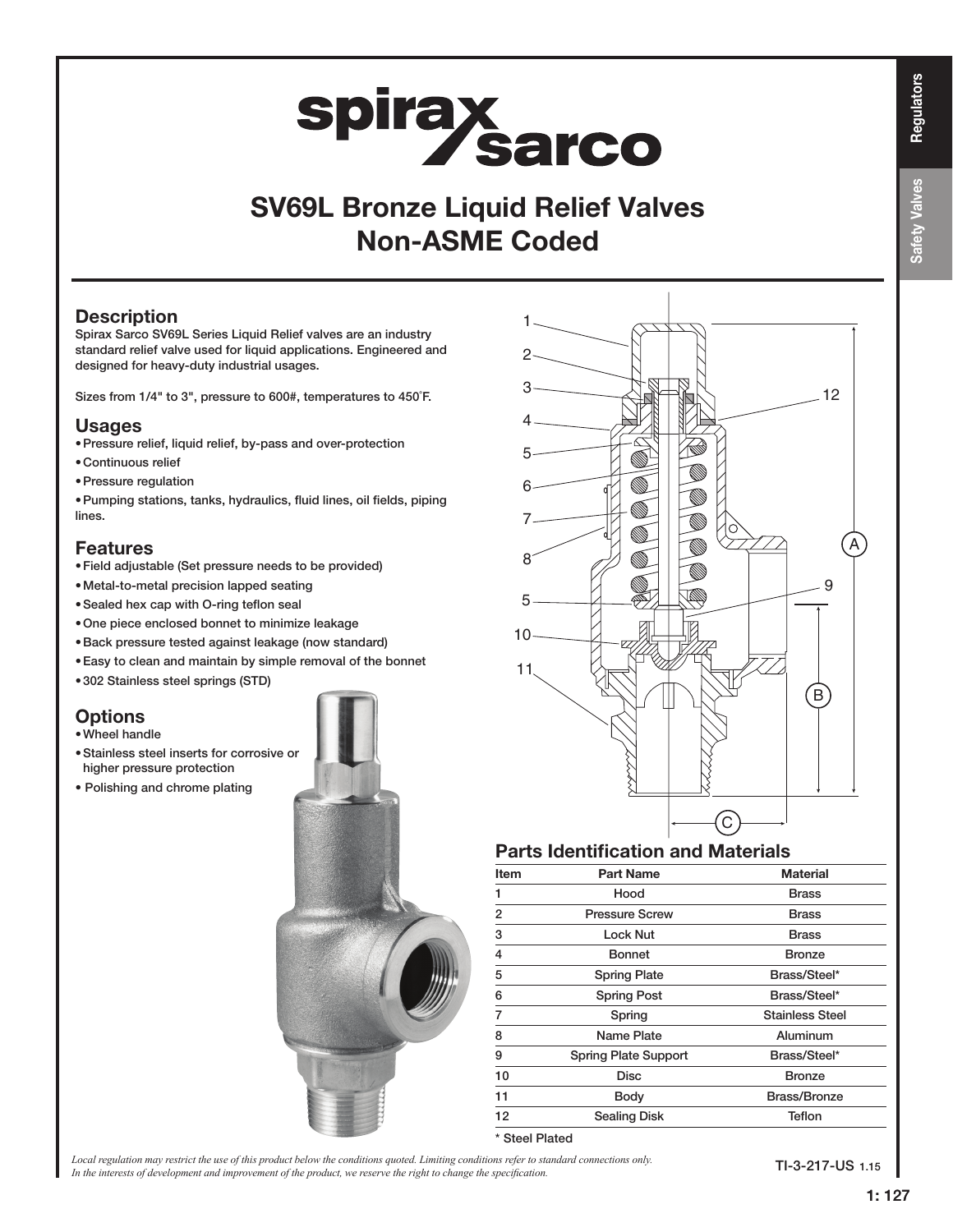# SV69L Bronze Liquid Relief Valves Non-ASME Coded

#### Dimensions - Liquid - Series 69L

| <b>SERIES</b> | <b>VALVE SIZE</b> | <b>OUTLET SIZE</b> | <b>SEAT SIZE</b> | A           | B          | C          | <b>MAX. SET PRESSURE LIQUID</b> | <b>WEIGHT (lbs)</b> |
|---------------|-------------------|--------------------|------------------|-------------|------------|------------|---------------------------------|---------------------|
| 69            | 1/2"              | 1/2"               | $1/2" - A$       | 5-7/8"      | $2 - 1/8"$ | $1 - 3/8"$ | 600                             | 1.5                 |
| 69            | 1/2"              | 3/4"               | $1/2" - A$       | 5-7/8"      | $2 - 1/8"$ | $1 - 3/8"$ | 600                             | 1.5                 |
| 69            | 3/4"              | 3/4"               | $3/4" - B$       | 6"          | $2 - 3/8"$ | $1 - 3/8"$ | 600                             | $\overline{2}$      |
| 69            | 3/4"              | 1"                 | $3/4" - B$       | 6"          | $2 - 3/8"$ | $1 - 3/8"$ | 600                             | $\overline{2}$      |
| 69            | 1"                | 1"                 | $1" - C$         | $7 - 1/2"$  | $2 - 5/8"$ | $1 - 7/8"$ | 600                             | 3                   |
| 69            | 1"                | $1 - 1/4"$         | 1" - C           | $7 - 1/2"$  | $2 - 5/8"$ | $1 - 7/8"$ | 600                             | 3                   |
| 69            | $1 - 1/4"$        | $1 - 1/4"$         | $1 - 1/4" - D$   | $8 - 1/2"$  | $3 - 1/4"$ | 2"         | 600                             | 4.5                 |
| 69            | $1 - 1/4"$        | $1 - 1/2"$         | $1 - 1/4" - D$   | $8 - 1/2"$  | $3 - 1/2"$ | 2"         | 600                             | 4.5                 |
| 69            | $1 - 1/2"$        | $1 - 1/2"$         | $1 - 1/2" - E$   | $9 - 3/4"$  | $3 - 1/2"$ | $2 - 1/2"$ | 600                             | 6.5                 |
| 69            | $1 - 1/2"$        | 2"                 | $1 - 1/2"$       | $9 - 3/4"$  | $3 - 1/2"$ | $2 - 1/2"$ | 600                             | 6.5                 |
| 69            | 2"                | 2"                 | $2" - F$         | $11 - 1/8"$ | 4"         | $2 - 5/8"$ | 600                             | 9.25                |
| 69            | 2"                | $2 - 1/2"$         | $2" - F$         | $11 - 1/8"$ | 4"         | $2 - 5/8"$ | 600                             | 9.25                |
| 69            | $2 - 1/2"$        | $2 - 1/2"$         | $2 - 1/2" - G$   | 12"         | $4 - 3/4"$ | $3 - 1/8"$ | 600                             | 21                  |
| 69            | $2 - 1/2"$        | 3"                 | $2 - 1/2" - G$   | 12"         | $4 - 3/4"$ | $3 - 1/8"$ | 600                             | 22                  |
| 69            | 3"                | 3"                 | $3" - H$         | $13 - 1/2"$ | $5 - 1/8"$ | $4 - 3/8"$ | 600                             | 24                  |

Important Notes:

- 1. Please specify series, size, service and set pressure
- 2. Standard valve for liquid relief is "same sized outlet" (unless otherwise specified)
- 3. Stainless Steel trimming recommended for pressure settings over 400 psig (or for chemical reactive purposes)
- 4. 2-1/2" & 3" Max set pressure 350 psig

Safety Valves Safety Valves

1: 128

© Spirax Sarco, Inc. 2015 © Spirax Sarco, Inc. 2015